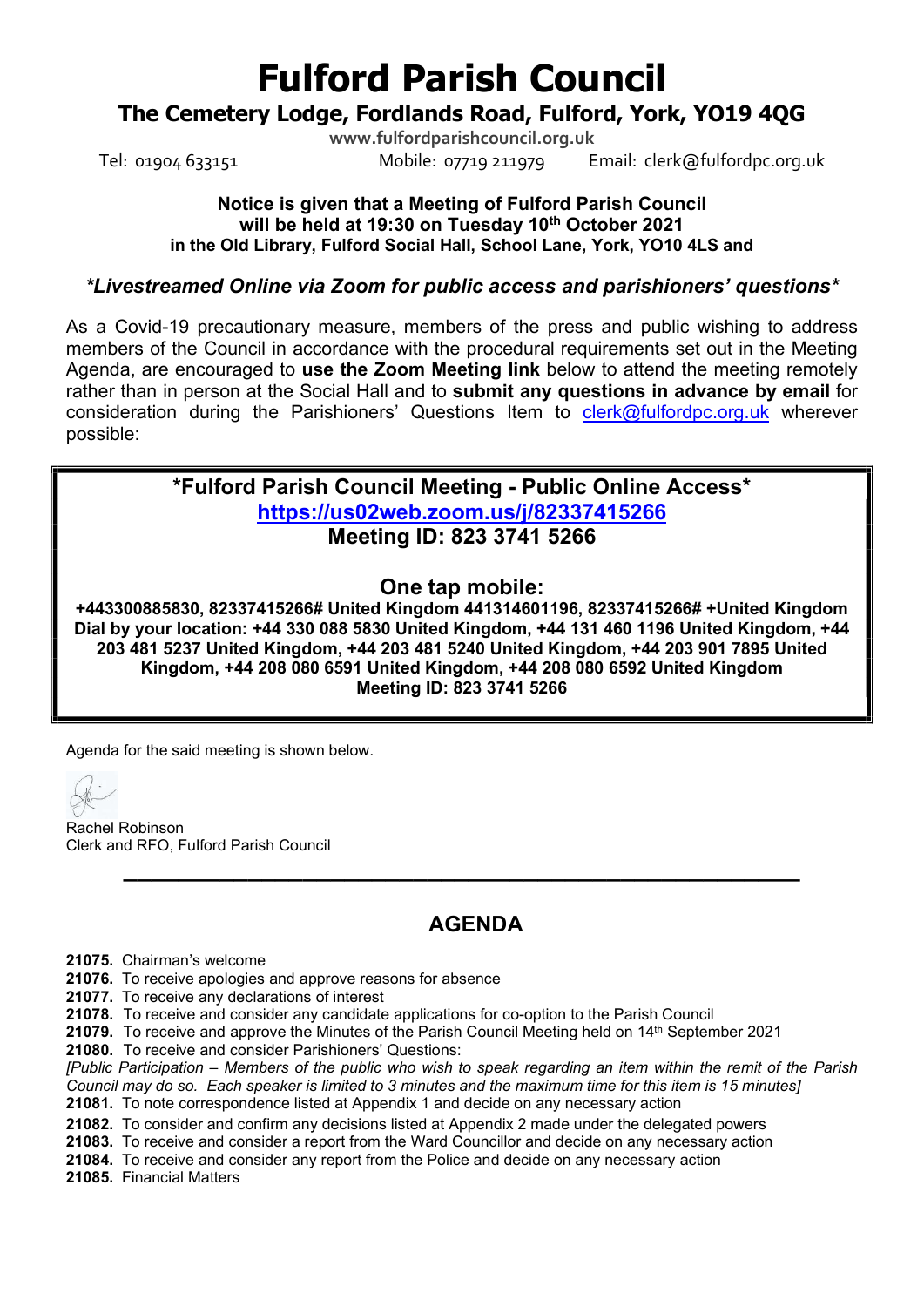- a. To approve the payments presented for authorisation
- b. To note the receipts presented
- c. To approve the bank reconciliation
- d. To note the Statement of Reserves
- e. To note the Net Position to date
- f. To consider the draft Double Taxation claim
- 21086. To consider appointment of the Internal Auditor for 2021/2022
- 21087. To consider the report on the following planning applications and questions considered by the Planning Working Group and decide on any further action:
	- a. New applications
		- i) 21/02212/FUL Variation of condition 2 of permitted application 14/00613/FUL to alter the design of the proposed house and garages Site of Raddon House 4 Fenwicks Lane York
		- ii) 21/02173/FUL Two storey rear extension, single storey rear extension, pitched roof to existing side extension, 1no. rooflight to each side elevation, erection of detached double garage after demolition of existing single garage, and erection of 2m high timber fence to rear 11 Tilmire Close York YO10 4NG
		- iii) 21/02153/FUL | Single storey rear extension, 2m high front and side boundary fence to include a vehicular gate | Coppergate House 132 Main Street Fulford York YO10 4PS
		- iv) Proposed Upgrade to Existing Radio proposed upgrade to existing radio base station installation at CTIL 11247323, Fulford, SW off Heslington lane east, York, North Yorkshire, Y010 5ND, N.G.R E: 461856 N: 449884
		- v) YOR16409 Proposed 5G Telecommunications Installation for H3G UK
	- b. Ongoing applications
		- i) 20/02123/FULM Erection of 14no. dwellings with associated garages and infrastructure (revised scheme). Germany Beck Site East of Fordlands Road York.
		- ii) 20/01471/FULM Change of use of existing bungalows (Use Class C2) to residential accommodation where care is provided (Use Class C3(b)) with construction of associated parking court and access driveway from Fulford Park (resubmission). Royal Masonic Benevolent Institute Connaught Court St Oswalds Road York YO10 4QA
	- c. To note the following Local Planning Authority decided applications since the last meeting 21/01586/FUL | Hip to gable roof extension with replacement dormer to rear and 2no. additional rooflights to front | 28 Low Moor Avenue York YO10 4NH – LPA Approved 21/01780/TPO | Fell 5no. London Plane trees protected by Tree Preservation Order no.7/1987 | York Designer Outlet St Nicholas Avenue York YO19 4TA – LPA Approved subject to conditions
- 21088. To receive and consider any update on matters pertaining to the Germany Beck Liaison Advisory Committee (LAC) to include:
	- a. To receive a report from attendees of the meeting of the LAC on 28th September 2021
	- b. To consider any items for the next meeting agenda
- 21089. To receive and consider a report from the Cemetery working group and decide on any necessary action to include:
	- a. Update on recruitment of Trainee Cemetery Administrator and Groundsperson
	- b. Further response to Cemetery visitor's restated request relating to vehicular access
- 21090. To receive and consider a report from the Open Spaces working group and decide on any necessary action on open space matters to include:
	- a. Outstanding issues
	- b. Parish Field matters to include:
		- i) Update on the Parish Field Developments
		- ii) Any update on proposal for a water fountain
	- c. Consideration of Allotments matters including those resulting from Allotments Meeting of 5<sup>th</sup> October:
		- i) Proposed vehicular gate update
		- ii) Request for wood chip delivery arrangements
		- iii) Request for driveway works
		- iv) Border hedge update
	- d. New signs for Village Green and Parish Field update
	- e. Consideration of any update on play equipment repairs and installation to include consideration of RoSPA Inspections dated 15th September 2021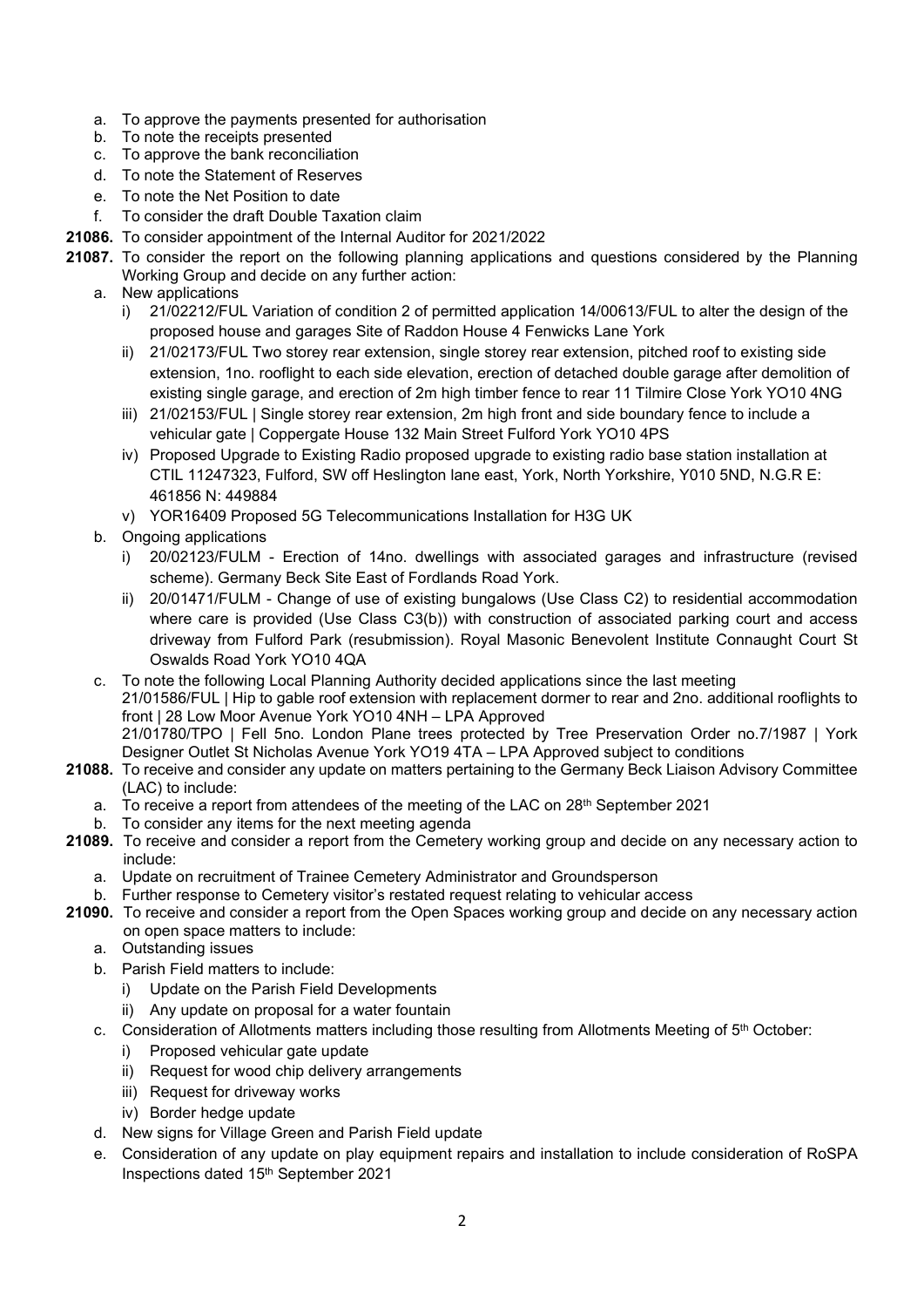- f. Update on repairs and maintenance of benches and noticeboards to include
	- i) Replacement bench options
- g. Update on the vandalised trees on the Pinfold
- 21091. To receive and consider a report from the Social Hall working group and decide on any necessary action to include:
	- a. Consideration of a reported roof leak
	- b. Consideration of a faulty light fitting
- 21092. To receive and consider any update from the Fulford Climate and Ecological Emergency Working Group tpo include:
	- a. Launch of a "Just One Thing (I can do to help the planet)" campaign in 2022
- 21093. To consider any update on the defibrillator fundraiser to include consideration of electrician quote
- 21094. To consider any update on the Mary Keys charity wind up
- 21095. To receive a report on adopted policies and consider any proposals for additions or amendments to include:
	- a. Consideration of draft Complaints Policy
	- b. Consideration of draft Safeguarding Policy
	- c. Consideration of draft Annual Leave Policy
- 21096. To consider a Christmas newsletter edition
- 21097. To consider a venue for a proposed regular artisan market
- 21098. To consider any specific projects or financial commitments for inclusion in the 2022/2023 Budget preparations
- 21099. To consider any updates or information resulting from recent training webinars and decide on any necessary action
- 21100. To consider exclusion of the press and public from the discussion of any aspect of item 21101 by virtue of s.1(2) of the Public Bodies (Admission to Meetings) Act 1960.
- 21101. To receive and consider reports from the HR panel and Clerk and decide on any necessary action to include: a. North Yorkshire Pension Fund consultation on amendments to governance documents
- 21102. To consider and propose any items for inclusion on the agenda for the next meeting
- 21103. Confirm date and time of next meeting.